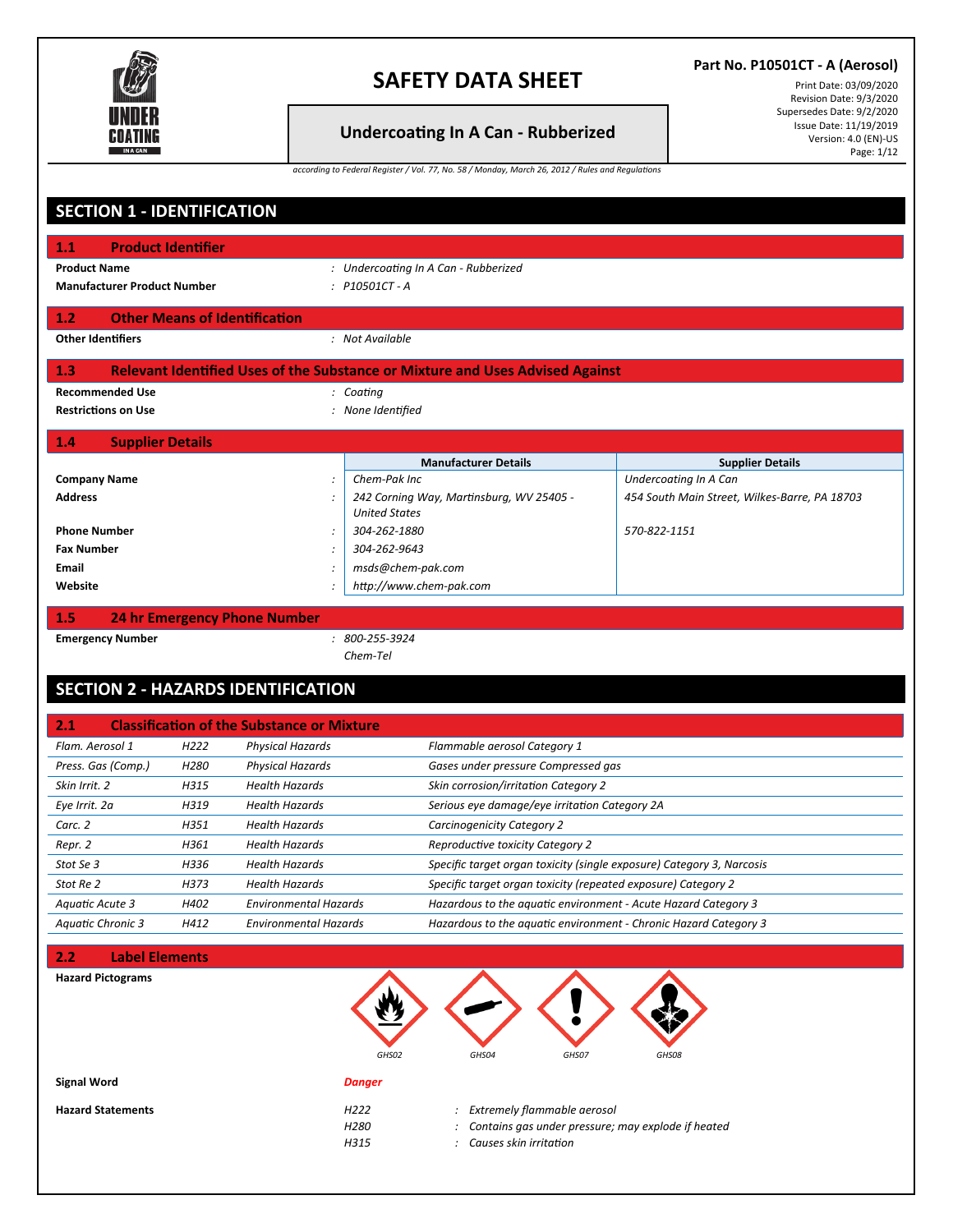

### **Undercoa�ng In A Can - Rubberized**

**Part No. P10501CT - A (Aerosol)**

Print Date: 03/09/2020 Revision Date: 9/3/2020 Supersedes Date: 9/2/2020 Issue Date: 11/19/2019 Version: 4.0 (EN)-US Page: 2/12

*according to Federal Register / Vol. 77, No. 58 / Monday, March 26, 2012 / Rules and Regulations*

|                                 | H319             | : Causes serious eye irritation                                                          |
|---------------------------------|------------------|------------------------------------------------------------------------------------------|
|                                 | H336             | May cause drowsiness or dizziness                                                        |
|                                 | H351             | Suspected of causing cancer                                                              |
|                                 | H361             | : Suspected of damaging fertility or the unborn child                                    |
|                                 | H373             | May cause damage to organs through prolonged or repeated exposure                        |
|                                 | H402             | Harmful to aquatic life                                                                  |
|                                 | H412             | : Harmful to aquatic life with long lasting effects                                      |
| <b>Precautionary Statements</b> | P <sub>202</sub> | : Do not handle until all safety precautions have been read and understood.              |
|                                 | P210             | Keep away from heat, hot surfaces, sparks, open flames and other ignition sources.       |
|                                 |                  | No smoking.                                                                              |
|                                 | P <sub>211</sub> | Do not spray on an open flame or other ignition source.                                  |
|                                 | P <sub>251</sub> | Pressurized container: Do not pierce or burn, even after use.                            |
|                                 | P <sub>260</sub> | Do not breathe spray.                                                                    |
|                                 | P <sub>264</sub> | Wash hands thoroughly after handling.                                                    |
|                                 | P <sub>271</sub> | Use only outdoors or in a well-ventilated area.                                          |
|                                 | P <sub>273</sub> | $:$ Avoid release to the environment.                                                    |
|                                 | P280             | Wear protective gloves and eye protection.                                               |
|                                 | P302+P352        | : If on skin: Wash with plenty of water.                                                 |
|                                 | P304+P340        | : If inhaled: Remove person to fresh air and keep comfortable for breathing.             |
|                                 | P305+P351+P338   | : IF IN EYES: Rinse cautiously with water for several minutes. Remove contact lenses, if |
|                                 |                  | present and easy to do. Continue rinsing.                                                |
|                                 | P308+P313        | : If exposed or concerned: Get medical advice/attention.                                 |
|                                 | P314             | Get medical advice/attention if you feel unwell.                                         |
|                                 | P332+P313        | If skin irritation occurs: Get medical advice/attention.                                 |
|                                 | P337+P313        | If eye irritation persists: Get medical advice/attention.                                |
|                                 | P362+P364        | Take off contaminated clothing and wash it before reuse.                                 |
|                                 | P403             | Store in a well-ventilated place.                                                        |
|                                 | P410+P412        | Protect from sunlight. Do not expose to temperatures exceeding 50 °C/122 °F.             |
|                                 | P501             | Dispose of contents/container to applicable regulations.                                 |
|                                 |                  |                                                                                          |

#### **2.3 Other Hazards Which Do Not Result In Classifica�on**

**Hazards Not Otherwise Classified** *: None Identified.*

#### **2.4 Unknown acute toxicity**

*43.5% of the mixture consists of ingredient(s) of unknown acute toxicity (Oral)*

*43.5% of the mixture consists of ingredient(s) of unknown acute toxicity (Dermal)*

*13.5% of the mixture consists of ingredient(s) of unknown acute toxicity (Inhalation (vapors))*

### **SECTION 3 - COMPOSITION / INFORMATION ON INGREDIENTS**

#### **3.1 Substance / Mixture**

**Substance / Mixture** *: Mixture*

#### **3.2 Composi�on**

| <b>Substance name</b> | <b>CAS Number</b> | % wt    | Classification                                               |
|-----------------------|-------------------|---------|--------------------------------------------------------------|
| <b>Ethyl Acetate</b>  | 141-78-6          | 10 - 30 | Flam. Liq. 2, H225<br>Eye Irrit. 2A, H319<br>STOT SE 3, H336 |
| Propane               | 74-98-6           | 10 - 30 | Flam. Gas 1, H220<br>Press. Gas (Diss.), H280                |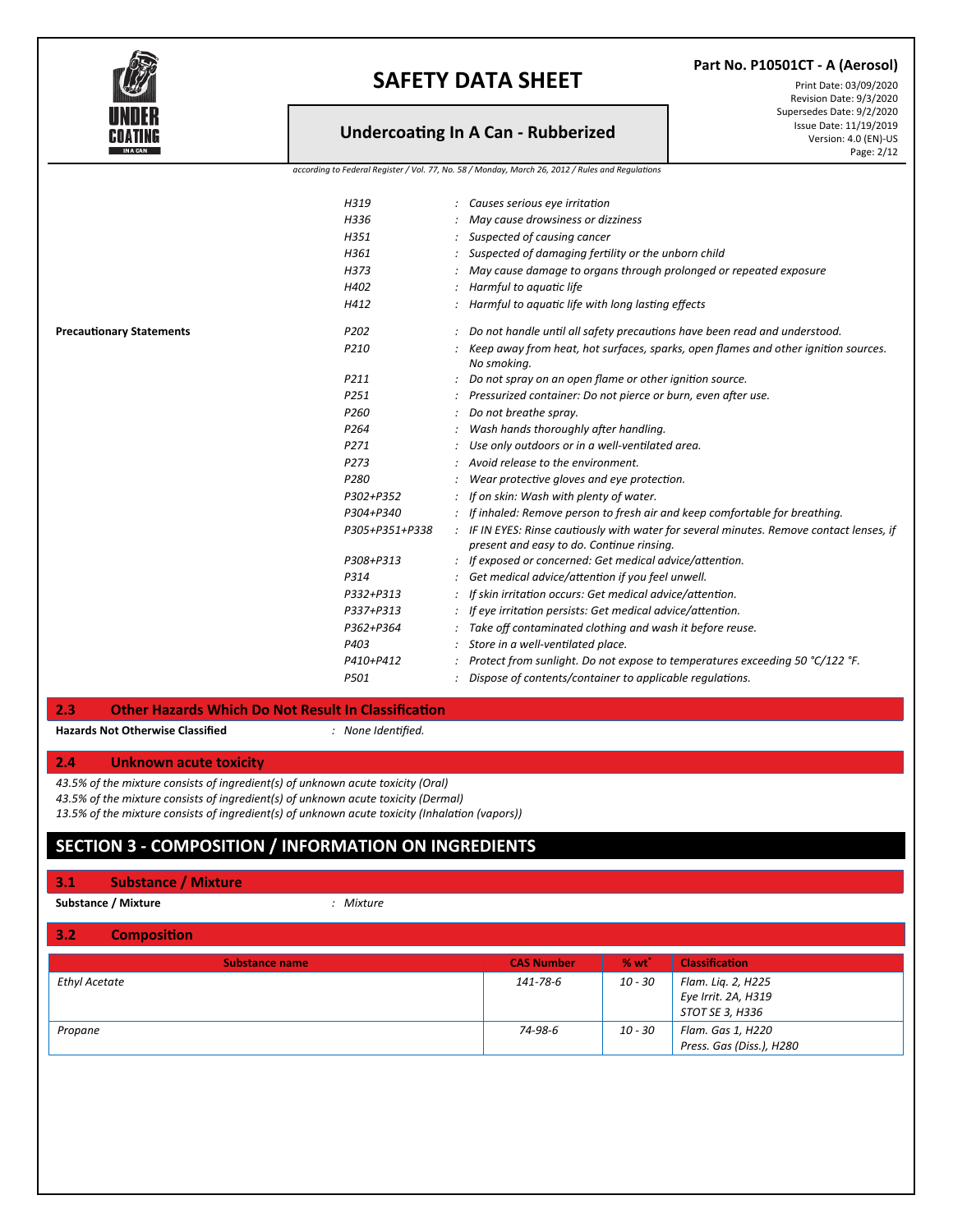

### **Part No. P10501CT - A (Aerosol)**

### **Undercoa�ng In A Can - Rubberized**

Print Date: 03/09/2020 Revision Date: 9/3/2020 Supersedes Date: 9/2/2020 Issue Date: 11/19/2019 Version: 4.0 (EN)-US Page: 3/12

*according to Federal Register / Vol. 77, No. 58 / Monday, March 26, 2012 / Rules and Regulations*

| <b>Substance name</b>                                         | <b>CAS Number</b> | % wt      | <b>Classification</b>                                                                                                                          |
|---------------------------------------------------------------|-------------------|-----------|------------------------------------------------------------------------------------------------------------------------------------------------|
| <b>Toluene</b>                                                | 108-88-3          | $10 - 30$ | Flam. Lig. 2, H225<br>Skin Irrit. 2, H315<br>Repr. 2, H361<br>STOT SE 3, H336<br>STOT RE 2, H373<br>Asp. Tox. 1, H304<br>Aquatic Acute 2, H401 |
| <b>Methyl Ethyl Ketone</b>                                    | 78-93-3           | $10 - 30$ | Flam. Liq. 2, H225<br>Eye Irrit. 2A, H319<br>STOT SE 3, H336                                                                                   |
| N-Butane                                                      | 106-97-8          | $5 - 10$  | Flam. Gas 1, H220<br>Press. Gas (Diss.), H280                                                                                                  |
| Acetone                                                       | 67-64-1           | $5 - 10$  | Flam. Lig. 2, H225<br>Eye Irrit. 2A, H319<br>STOT SE 3, H336                                                                                   |
| Hydrotreated Light Petroleum Naphtha                          | 64742-49-0        | $5 - 10$  | Flam. Liq. 2, H225<br>Asp. Tox. 1, H304<br>Aquatic Acute 2, H401<br>Aquatic Chronic 2, H411                                                    |
| <b>Isobutane</b>                                              | $75 - 28 - 5$     | $5 - 10$  | Flam. Gas 1, H220<br>Press. Gas (Diss.), H280                                                                                                  |
| <b>Carbon Black</b>                                           | 1333-86-4         | $1 - 5$   | Carc. 2, H351                                                                                                                                  |
| Full text of hazard classes and H-statements : see section 16 |                   |           | *Chemical name, CAS number and/or exact concentration have been withheld as a trade secret                                                     |

### **SECTION 4 - FIRST-AID MEASURES**

| <b>Description of First-Aid Measures</b><br>4.1                               |                                                                                                                                                                                                                                                  |
|-------------------------------------------------------------------------------|--------------------------------------------------------------------------------------------------------------------------------------------------------------------------------------------------------------------------------------------------|
| <b>General Measures</b>                                                       | : If exposed or concerned: Get medical advice/attention.                                                                                                                                                                                         |
| Inhalation                                                                    | : Remove person to fresh air and keep comfortable for breathing.                                                                                                                                                                                 |
| <b>Skin Contact</b>                                                           | .    Wash skin with plenty of water. Take off contaminated clothing. If skin irritation occurs: Get medical                                                                                                                                      |
|                                                                               | advice/attention.                                                                                                                                                                                                                                |
| <b>Eye Contact</b>                                                            | : Rinse cautiously with water for several minutes. Remove contact lenses, if present and easy to do. Continue<br>rinsing. If eye irritation persists: Get medical advice/attention.                                                              |
| Ingestion                                                                     | : Call a poison center or a doctor if you feel unwell.                                                                                                                                                                                           |
| <b>First-Aid Responder Protection</b>                                         | : Wear adequate personal protective equipment based on the nature and severity of the emergency.                                                                                                                                                 |
| <b>Most Important Symptoms and Effects, Both Acute and Delayed</b><br>4.2     |                                                                                                                                                                                                                                                  |
| <b>Symptoms of Exposure</b>                                                   | : Eye Irritation, Nose Irritation, Throat Irritation, Dermatitis, Central Nervous System Depression, Confusion,<br>Skin Irritation, Headache, Dizziness, Narcosis, Upper Respiratory Tract Irritation, Drowsiness, Vomiting,<br>Mucous Membrane. |
| <b>Delayed Effects</b>                                                        | : No known delayed effects.                                                                                                                                                                                                                      |
| <b>Immediate Effects</b>                                                      | : No known immediate effects.                                                                                                                                                                                                                    |
| <b>Chronic Effects</b>                                                        | Because of defatting properties, repeated skin contact can cause skin damage such as chap, dermatitis,<br>inflammation and the formation of eczema.                                                                                              |
| <b>Target Organs</b>                                                          | : Central Nervous System, Eyes, Liver, Reproductive System, Respiratory System, Skin, Kidneys.                                                                                                                                                   |
| <b>Indication of Immediate Medical Attention and Special Treatment</b><br>4.3 |                                                                                                                                                                                                                                                  |
| <b>Notes to Physician</b>                                                     | : Treat symptomatically.                                                                                                                                                                                                                         |
| <b>Specific Treatments/Antidotes</b>                                          | : No Information Available.                                                                                                                                                                                                                      |
| <b>Medical Conditions Aggravated</b>                                          | : May aggravate personnel with pre-existing disorders associated with any of the Target Organs.                                                                                                                                                  |
|                                                                               |                                                                                                                                                                                                                                                  |
| <b>SECTION 5 - FIRE-FIGHTING MEASURES</b>                                     |                                                                                                                                                                                                                                                  |

**5.1 Suitable Ex�nguishing Media**

**Ex�nguishing Media** *: Water, carbon dioxide, dry chemical, universal aqueous film forming foam.*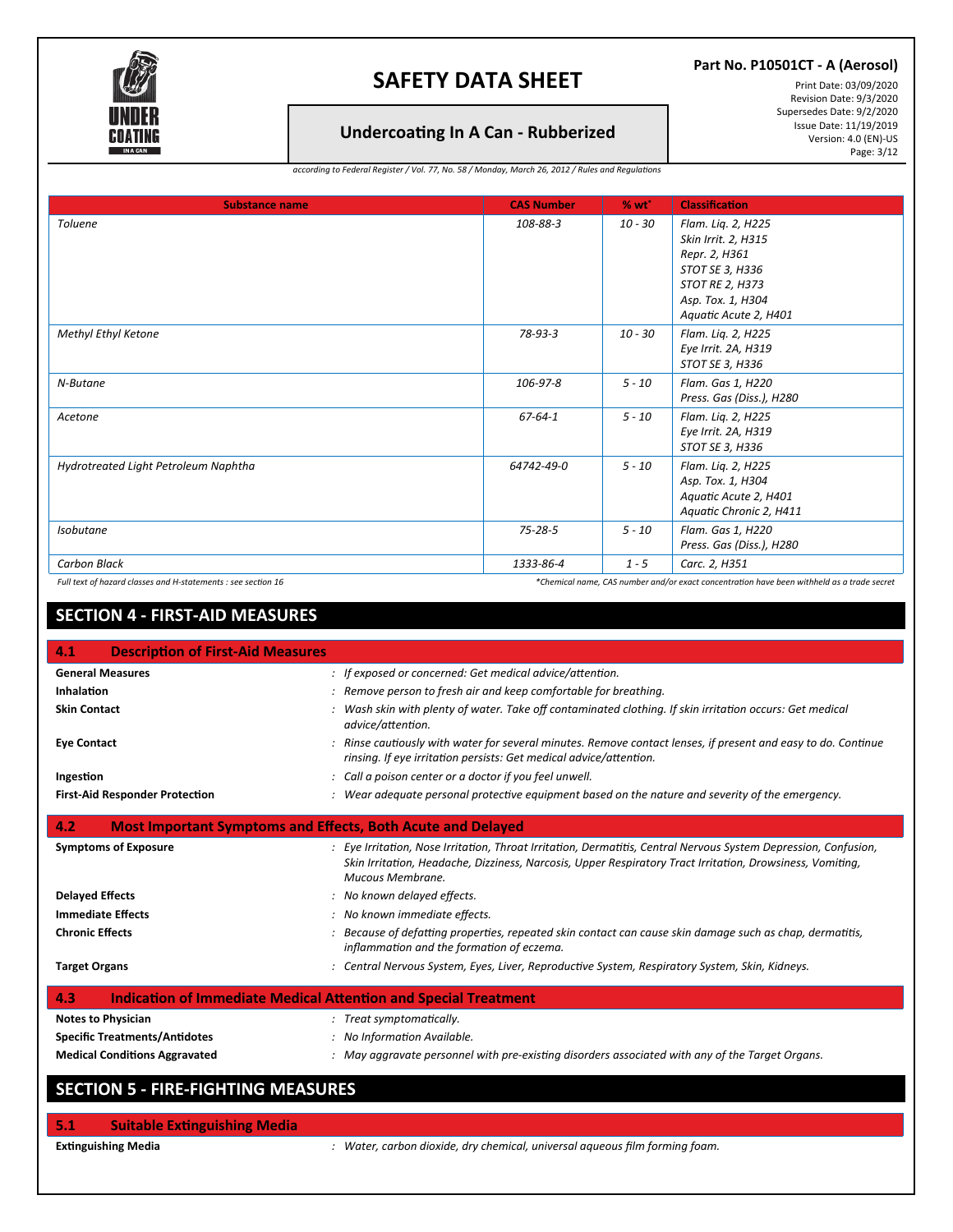

### **Part No. P10501CT - A (Aerosol)**

#### Print Date: 03/09/2020 Revision Date: 9/3/2020 Supersedes Date: 9/2/2020 Issue Date: 11/19/2019 Version: 4.0 (EN)-US Page: 4/12

**Undercoa�ng In A Can - Rubberized** *according to Federal Register / Vol. 77, No. 58 / Monday, March 26, 2012 / Rules and Regulations*

| <b>Unsuitable Media</b>                                                             | : Water jet.                                                                                                                                                                                                                                                                                                                                                                      |
|-------------------------------------------------------------------------------------|-----------------------------------------------------------------------------------------------------------------------------------------------------------------------------------------------------------------------------------------------------------------------------------------------------------------------------------------------------------------------------------|
| <b>Specific Hazards Arising from the Chemical or Mixture</b><br>5.2                 |                                                                                                                                                                                                                                                                                                                                                                                   |
| <b>Hazardous Combustion Products</b><br><b>Specific Hazards During Firefighting</b> | : Decomposition products may include: oxides of carbon, smoke, vapors. See also Section 10.6.<br>: Contents under pressure. Extremely flammable. In a fire or if heated, a pressure increase will occur which                                                                                                                                                                     |
|                                                                                     | may result in container bursting.                                                                                                                                                                                                                                                                                                                                                 |
| 5.3<br><b>Special Protective Actions for Fire-Fighters</b>                          |                                                                                                                                                                                                                                                                                                                                                                                   |
| <b>Firefighting Instructions</b>                                                    | : Use water spray to cool fire exposed aerosol containers, as contents can rupture violently from heat<br>developed pressure.                                                                                                                                                                                                                                                     |
| <b>Protection during Firefighting</b>                                               | : Firemen should wear self-contained breathing apparatus with full face-piece operated in positive pressure<br>mode.                                                                                                                                                                                                                                                              |
| <b>SECTION 6 - ACCIDENTAL RELEASE MEASURES</b>                                      |                                                                                                                                                                                                                                                                                                                                                                                   |
| 6.1                                                                                 | <b>Personal Precautions, Protective Equipment and Emergency Procedures</b>                                                                                                                                                                                                                                                                                                        |
| For Non-Emergency Personnel                                                         | : No action should be taken involving any personnel without suitable training. Evacuate surrounding areas.<br>Keep unnecessary and unprotected personnel from entering. Do not touch or walk through spill. Remove<br>ignition sources and provide adequate ventilation only if it is safe to do so.                                                                              |
| <b>For Emergency Personnel</b>                                                      | : Use personal protection as recommended in Section 8.                                                                                                                                                                                                                                                                                                                            |
| <b>Environmental Precautions</b><br>6.2                                             |                                                                                                                                                                                                                                                                                                                                                                                   |
| <b>Environmental Precautions</b>                                                    | : Keep out of drains, sewers, ditches, and waterways. Minimize use of water to prevent environmental<br>contamination.                                                                                                                                                                                                                                                            |
| 6.3<br><b>Methods and Materials for Containment and Cleaning up</b>                 |                                                                                                                                                                                                                                                                                                                                                                                   |
| <b>Containment Procedures</b>                                                       | : Product is an aerosol, therefore spills and leaks are unlikely. In case of rupture, released content may be<br>contained with oil/solvent absorbent pads, socks, and/or absorbents.                                                                                                                                                                                             |
| <b>Cleanup Procedures</b>                                                           | : Spills from aerosol cans are unlikely and are generally of small volume. Large spills are therefore not<br>normally considered a problem. In case of actual rupture, avoid breathing vapors and ventilate area well.<br>Remove sources of ignition and use non-sparking equipment. Soak up material with inert absorbent and<br>place in safety containers for proper disposal. |
| <b>Other Information</b>                                                            | : Aerosol products represent a limited hazard and will not spill or leak unless ruptured. In case of rupture<br>contents are generally evacuated from the can rapidly. Area should be ventilated immediately and<br>continuous ventilation provided until all fumes and vapors have been removed. Aerosol cans should never be<br>incinerated or burned.                          |
| <b>Prohibited Materials</b>                                                         | : Combustible absorbent material such as sawdust. Use of equipment that may cause sparking.                                                                                                                                                                                                                                                                                       |
| <b>SECTION 7 - HANDLING AND STORAGE</b>                                             |                                                                                                                                                                                                                                                                                                                                                                                   |

| 7.1<br><b>Precautions for Safe Handling</b>                               |                                                                                                                                                                                                                                                                                                                                                                                     |
|---------------------------------------------------------------------------|-------------------------------------------------------------------------------------------------------------------------------------------------------------------------------------------------------------------------------------------------------------------------------------------------------------------------------------------------------------------------------------|
| <b>General Handling Precautions</b>                                       | : KEEP OUT OF THE REACH OF CHILDREN. Avoid prolonged or repeated skin contact. Avoid breathing of vapors.<br>Do not incinerate (burn) containers. Avoid use around open flames or other sources of ignition. Exposure to<br>heat or prolonged exposure to sun may cause can to burst. Use only with adequate ventilation, opening<br>doors or windows to achieve cross-ventilation. |
| <b>Hygiene Recommendations</b>                                            | : Do not eat, drink or smoke when using this product. Wash hands thoroughly after use. Remove contaminated<br>clothing and protective equipment before entering eating or smoking areas.                                                                                                                                                                                            |
|                                                                           |                                                                                                                                                                                                                                                                                                                                                                                     |
| 7.2<br><b>Conditions for Safe Storage Including Any Incompatibilities</b> |                                                                                                                                                                                                                                                                                                                                                                                     |
| <b>Storage Requirements</b>                                               | : Storage of individual cans should be done in an area below $55^{\circ}$ C (120 °F), and away from heat sources.<br>Ensure can is in a secure place to prevent knocking over and accidental rupture. For storage of pallet<br>guantities, compliance with NFPA 30B (Manufacture and Storage of Aerosol Products) is recommended.                                                   |
| Incompatibilities                                                         | : Segregate storage away from materials indicated in Section 10.                                                                                                                                                                                                                                                                                                                    |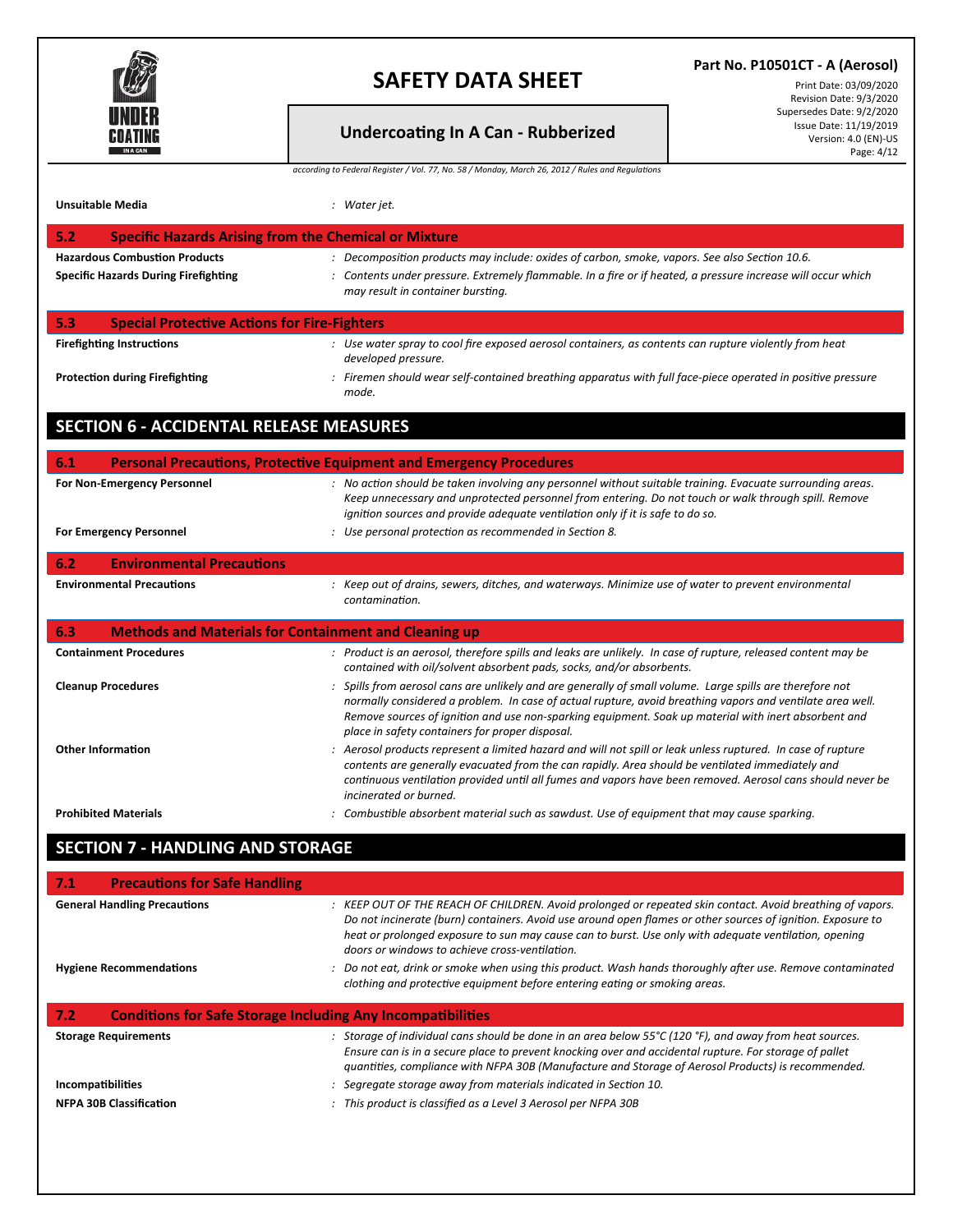

## **Undercoa�ng In A Can - Rubberized**

**Part No. P10501CT - A (Aerosol)**

Print Date: 03/09/2020 Revision Date: 9/3/2020 Supersedes Date: 9/2/2020 Issue Date: 11/19/2019 Version: 4.0 (EN)-US Page: 5/12

*according to Federal Register / Vol. 77, No. 58 / Monday, March 26, 2012 / Rules and Regulations*

# **SECTION 8 - EXPOSURE CONTROLS / PERSONAL PROTECTION**

| 8.1<br><b>Control Parameters</b>     |                                      |                          |
|--------------------------------------|--------------------------------------|--------------------------|
| <b>N-Butane (106-97-8)</b>           |                                      |                          |
| <b>ACGIH</b>                         | ACGIH TWA (mq/m <sup>3</sup> )       | 1000 ppm                 |
| <b>ACGIH</b>                         | ACGIH Ceiling (mg/m <sup>3</sup> )   | 1000 ppm                 |
| <b>OSHA</b>                          | OSHA PEL (TWA) (ppm)                 | 800 ppm                  |
| <b>NIOSH</b>                         | NIOSH REL (TWA) (mg/m <sup>3</sup> ) | 1900                     |
| <b>NIOSH</b>                         | NIOSH REL (TWA) (ppm)                | 800 ppm                  |
| California                           | California PEL (TWA) (mg/m3)         | 1900 mg/m <sup>3</sup>   |
| California                           | California PEL (TWA) (ppm)           | 800 ppm                  |
|                                      |                                      |                          |
| <b>Propane (74-98-6)</b>             |                                      |                          |
| <b>OSHA</b>                          | OSHA PEL (TWA) (mg/m <sup>3</sup> )  | $1800 \,\mathrm{mg/m^3}$ |
| <b>OSHA</b>                          | OSHA PEL (TWA) (ppm)                 | 1000 ppm                 |
| <b>NIOSH</b>                         | US IDLH (ppm)                        | 2100 ppm                 |
| <b>NIOSH</b>                         | NIOSH REL (TWA) (mg/m <sup>3</sup> ) | $1800 \,\mathrm{mg/m^3}$ |
| <b>NIOSH</b>                         | NIOSH REL (TWA) (ppm)                | 1000 ppm                 |
| California                           | California PEL (TWA) (mg/m3)         | 1800 mg/m <sup>3</sup>   |
| California                           | California PEL (TWA) (ppm)           | 1000 ppm                 |
| <b>Isobutane (75-28-5)</b>           |                                      |                          |
| ACGIH                                | ACGIH TWA $(mg/m^3)$                 | 1000 ppm                 |
| <b>NIOSH</b>                         | NIOSH REL (TWA) (mg/m <sup>3</sup> ) | 1900 mg/m <sup>3</sup>   |
| <b>NIOSH</b>                         | NIOSH REL (TWA) (ppm)                | 800 ppm                  |
|                                      |                                      |                          |
| Ethyl Acetate (141-78-6)             |                                      |                          |
| <b>ACGIH</b>                         | ACGIH TWA ( $mg/m^3$ )               | 400 ppm                  |
| <b>OSHA</b>                          | OSHA PEL (TWA) (mg/m <sup>3</sup> )  | $1400 \,\mathrm{mg/m^3}$ |
| <b>OSHA</b>                          | OSHA PEL (TWA) (ppm)                 | 400 ppm                  |
| <b>NIOSH</b>                         | US IDLH (ppm)                        | 2000 ppm                 |
| <b>NIOSH</b>                         | NIOSH REL (TWA) (ppm)                | 400 ppm                  |
| California                           | California PEL (TWA) (mg/m3)         | $1400$ mg/m <sup>3</sup> |
| California                           | California PEL (TWA) (ppm)           | 400 ppm                  |
| <b>Methyl Ethyl Ketone (78-93-3)</b> |                                      |                          |
| <b>ACGIH</b>                         | ACGIH TWA $(mg/m^3)$                 | 200 ppm                  |
| <b>ACGIH</b>                         | $ACGH$ Ceiling (mg/m <sup>3</sup> )  | 300 ppm                  |
| <b>OSHA</b>                          | OSHA PEL (TWA) (mg/m <sup>3</sup> )  | 590 mg/m $3$             |
| <b>OSHA</b>                          | OSHA PEL (TWA) (ppm)                 | 200 ppm                  |
| <b>NIOSH</b>                         | US IDLH (ppm)                        | 3000 ppm                 |
| <b>NIOSH</b>                         | NIOSH REL (TWA) $(mg/m^3)$           | 590 mg/m <sup>3</sup>    |
| <b>NIOSH</b>                         | NIOSH REL (TWA) (ppm)                | 200 ppm                  |
| California                           | California PEL (TWA) (mg/m3)         | 590 mg/ $m3$             |
| California                           | California PEL (TWA) (ppm)           | 200 ppm                  |
| California                           | California PEL (STEL) (mg/m3)        | 885 mg/m <sup>3</sup>    |
| California                           | California PEL (STEL) (ppm)          | 300 ppm                  |
| <b>Biological Exposure Index</b>     | MEK in Urine, End of shift           | $2$ mg/l                 |
|                                      |                                      |                          |
| <b>Toluene (108-88-3)</b>            |                                      |                          |
| <b>ACGIH</b>                         | ACGIH TWA (mg/m <sup>3</sup> )       | 20 ppm                   |
| <b>ACGIH</b>                         | ACGIH Ceiling (mg/m <sup>3</sup> )   | 150 ppm                  |
| <b>OSHA</b>                          | OSHA PEL (TWA) (ppm)                 | 200 ppm                  |
| <b>OSHA</b>                          | OSHA PEL (Ceiling) (ppm)             | 300 ppm                  |
| <b>NIOSH</b>                         | US IDLH (ppm)                        | 500 ppm                  |
| <b>NIOSH</b>                         | NIOSH REL (TWA) (ppm)                | 100 ppm                  |
| <b>NIOSH</b>                         | NIOSH REL (STEL) (ppm)               | 150 ppm                  |
| California                           | California PEL (TWA) (mg/m3)         | $37 \text{ mg/m}^3$      |
| California                           | California PEL (TWA) (ppm)           | 10 ppm                   |
| California                           | California PEL (STEL) (mg/m3)        | 560 mg/m <sup>3</sup>    |
| California                           | California PEL (STEL) (ppm)          | 150 ppm                  |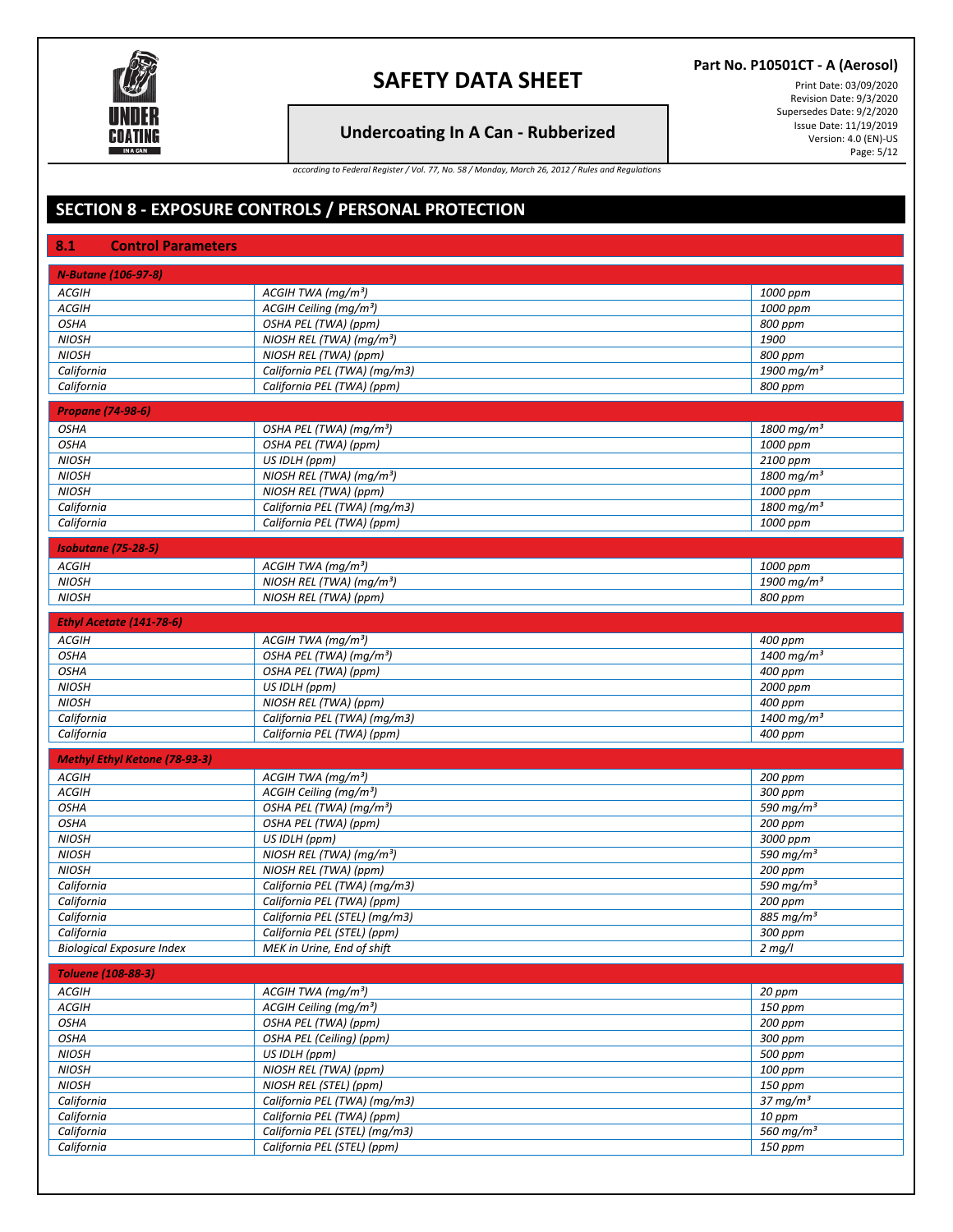

## **Undercoa�ng In A Can - Rubberized**

**Part No. P10501CT - A (Aerosol)**

Print Date: 03/09/2020 Revision Date: 9/3/2020 Supersedes Date: 9/2/2020 Issue Date: 11/19/2019 Version: 4.0 (EN)-US Page: 6/12

#### *according to Federal Register / Vol. 77, No. 58 / Monday, March 26, 2012 / Rules and Regulations*

| <b>Toluene (108-88-3)</b>              |                                                                                                                                                                                                                    |                          |
|----------------------------------------|--------------------------------------------------------------------------------------------------------------------------------------------------------------------------------------------------------------------|--------------------------|
| California                             | California PEL (Ceiling) (ppm)                                                                                                                                                                                     | 500 ppm                  |
| <b>Biological Exposure Index</b>       | Toluene in blood, Prior to last shift of workweek                                                                                                                                                                  | $0.02$ mg/l              |
| <b>Biological Exposure Index</b>       | Toluene in urine, End of shift                                                                                                                                                                                     | $0.03$ mg/l              |
| <b>Biological Exposure Index</b>       | o-Cresol in urine (with hydrolysis), End of shift (B)                                                                                                                                                              | 0.3 mg/g creatinine      |
| <b>Acetone (67-64-1)</b>               |                                                                                                                                                                                                                    |                          |
| ACGIH                                  | ACGH TWA (mq/m <sup>3</sup> )                                                                                                                                                                                      | 250 ppm                  |
| <b>ACGIH</b>                           | ACGIH Ceiling (mg/m <sup>3</sup> )                                                                                                                                                                                 | 500 ppm                  |
| <b>OSHA</b>                            | OSHA PEL (TWA) (mg/m <sup>3</sup> )                                                                                                                                                                                | 2400 mg/m <sup>3</sup>   |
| <b>OSHA</b>                            | OSHA PEL (TWA) (ppm)                                                                                                                                                                                               | 1000 ppm                 |
| <b>NIOSH</b>                           | US IDLH (ppm)                                                                                                                                                                                                      | 2500 ppm                 |
| <b>NIOSH</b>                           | NIOSH REL (TWA) (ppm)                                                                                                                                                                                              | 250 ppm                  |
| California                             | California PEL (TWA) (mg/m3)                                                                                                                                                                                       | 1200 mg/m <sup>3</sup>   |
| California                             | California PEL (TWA) (ppm)                                                                                                                                                                                         | 500 ppm                  |
| California                             | California PEL (STEL) (mg/m3)                                                                                                                                                                                      | $1780 \,\mathrm{mg/m^3}$ |
| California                             | California PEL (STEL) (ppm)                                                                                                                                                                                        | 750 ppm                  |
| California                             | California PEL (Ceiling) (ppm)                                                                                                                                                                                     | 3000 ppm                 |
| <b>Biological Exposure Index</b>       | Acetone in urine, End of shift (Ns)                                                                                                                                                                                | $25$ mg/l                |
|                                        |                                                                                                                                                                                                                    |                          |
| <b>Carbon Black (1333-86-4)</b>        |                                                                                                                                                                                                                    |                          |
| <b>ACGIH</b>                           | ACGIH TWA (ppm)                                                                                                                                                                                                    | $3 \, mg/m^3$            |
| <b>OSHA</b>                            | OSHA PEL (TWA) (mg/m <sup>3</sup> )                                                                                                                                                                                | 3.5 $mq/m3$              |
| <b>NIOSH</b>                           | US IDLH $(mq/m^3)$                                                                                                                                                                                                 | 1750 mg/m <sup>3</sup>   |
| <b>NIOSH</b>                           | NIOSH REL (TWA) ( $mg/m3$ )                                                                                                                                                                                        | 3.5 mg/ $m3$             |
| California                             | California PEL (TWA) (mg/m3)                                                                                                                                                                                       | 3.5 mg/ $m3$             |
| 8.2<br><b>Exposure Controls</b>        |                                                                                                                                                                                                                    |                          |
|                                        |                                                                                                                                                                                                                    |                          |
|                                        |                                                                                                                                                                                                                    |                          |
| <b>Engineering Measures</b>            | : Use only with adequate ventilation. General ventilation (typically 10 air changes per hour) should be used.                                                                                                      |                          |
|                                        | Ventilation rates should be matched to conditions. Local exhaust ventilation or an enclosed handling system                                                                                                        |                          |
|                                        | may be necessary to control air contamination below that of the lowest OEL from the table above.                                                                                                                   |                          |
| <b>Personal Protective Equipment</b>   |                                                                                                                                                                                                                    |                          |
| Eye / Face Protection                  | : Safety glasses with side shields are recommended as a minimum for any type of industrial chemical handling.<br>Where eye contact with this material could occur, chemical splash proof goggles are recommended.  |                          |
|                                        |                                                                                                                                                                                                                    |                          |
| <b>Hand Protection</b>                 | : Chemical-resistant gloves, tested according to ASTMF903-17.                                                                                                                                                      |                          |
| <b>Remarks</b>                         | : Breakthrough time has not been determined for this product. Choose gloves to protect hands against<br>chemicals depending on the concentration and quantity of the hazardous substance and specific to the place |                          |
|                                        | of work. Change gloves often.                                                                                                                                                                                      |                          |
| <b>Skin and Body Protection</b>        | : For brief contact, no precautions other than clean body-covering clothing should be needed. When prolonged                                                                                                       |                          |
|                                        | or repeated contact could occur, use protective clothing impervious to the ingredients listed in Section 2.                                                                                                        |                          |
| <b>Respiratory Protection</b>          | : An approved respirator may be permissible under certain circumstances where airborne concentrations are                                                                                                          |                          |
|                                        | expected to exceed occupational exposure limits. Under those circumstances, users should be provided with                                                                                                          |                          |
|                                        | either a half-facepiece (if wearing safety glasses) or a full-facepiece (if not wearing safety glasses) air-                                                                                                       |                          |
|                                        | purifying respirator, fitted with organic vapor cartidges and P95 filters.                                                                                                                                         |                          |
| Compliance                             | : If needed, compliance with OSHA standard 29 CFR 1910.134 is necessary.                                                                                                                                           |                          |
| <b>Other Protective Equipment</b>      | : Safety showers and eye-wash stations should be available in the workplace near where the material will be                                                                                                        |                          |
| <b>Environmental Exposure Controls</b> | used.<br>: Avoid release to the environment.                                                                                                                                                                       |                          |

# **SECTION 9 - PHYSICAL AND CHEMICAL PROPERTIES**

| 9.1<br><b>Physical Properties</b> |                                    |                                  |                |
|-----------------------------------|------------------------------------|----------------------------------|----------------|
| <b>Boiling Point</b>              | > 55.60 °C                         | Melting / Freezing Point         | $> -86.11$ °C  |
| Flash Point, Liquid               | $> -20.00 °C$                      | Flash Point, Propellant          | $-104.44 °C$   |
| <b>Explosive Limits</b>           | LEL: 0.80 UEL: 12.80 vol %         | Autoignition Temperature, Liquid | $>$ 252.00 °C  |
| Flammability                      | <b>Extremely Flammable Aerosol</b> | Density                          | 0.752 $q/cm^3$ |
| Molecular Weight                  | Not Available                      | Weight                           | 6.275 lbs/gal  |
| Vapor Pressure                    | Not Available                      | рH                               | Not Available  |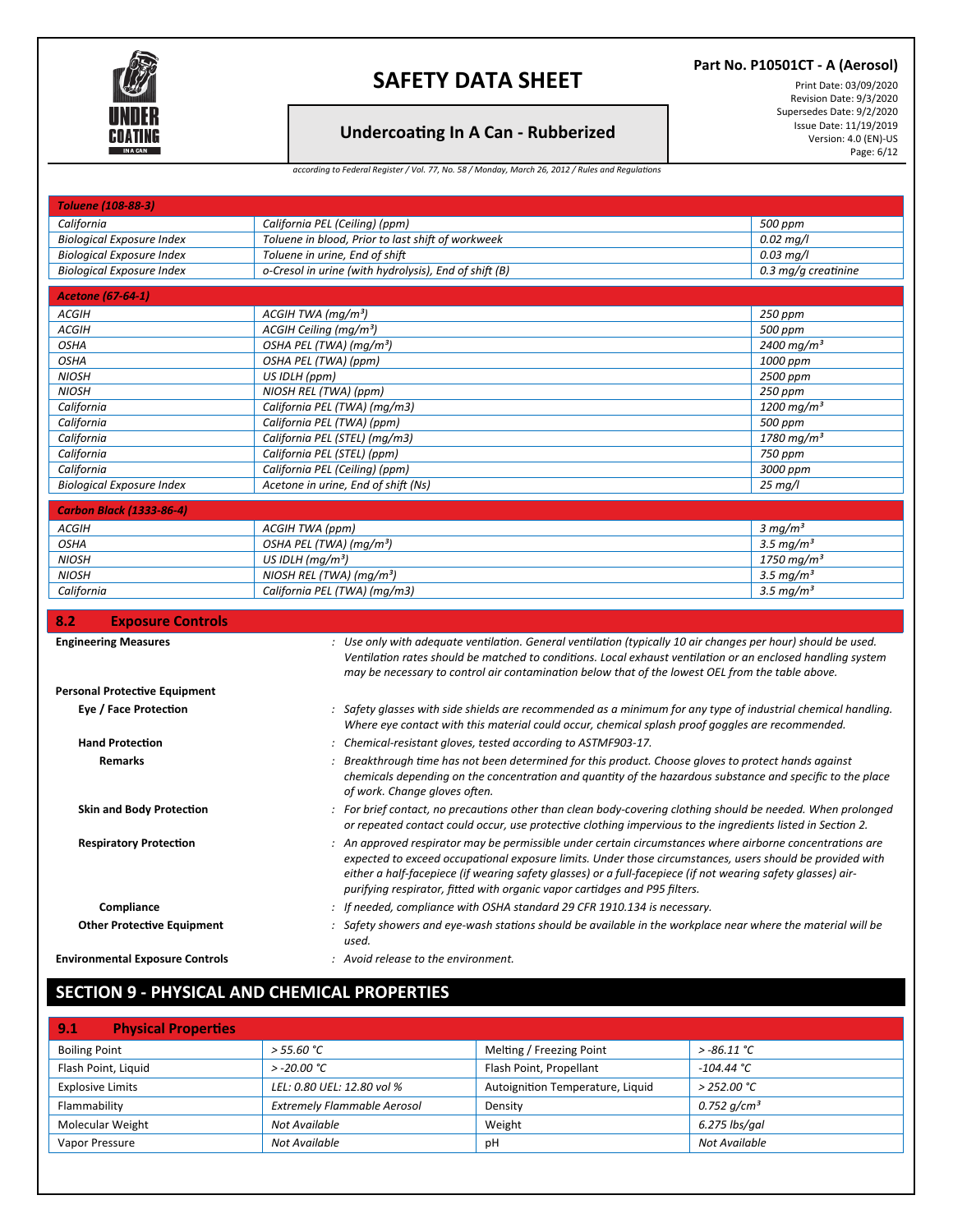

### **Part No. P10501CT - A (Aerosol)**

#### Print Date: 03/09/2020 Revision Date: 9/3/2020 Supersedes Date: 9/2/2020 Issue Date: 11/19/2019 Version: 4.0 (EN)-US Page: 7/12

**Undercoa�ng In A Can - Rubberized**

| according to Federal Register / Vol. 77, No. 58 / Monday, March 26, 2012 / Rules and Regulations |  |  |
|--------------------------------------------------------------------------------------------------|--|--|

| <b>Vapor Density</b>                                | Not Available                                                                                                                                                                                                                                            | Evaporation Rate (nBAc=1)                                                                        | Not Available             |  |
|-----------------------------------------------------|----------------------------------------------------------------------------------------------------------------------------------------------------------------------------------------------------------------------------------------------------------|--------------------------------------------------------------------------------------------------|---------------------------|--|
| Viscosity                                           | 44.10 cSt (centistoke) @ 40 °C                                                                                                                                                                                                                           | Partition Coefficient (Log Pow)                                                                  | Not Available             |  |
| Odor Threshold                                      | Not Available                                                                                                                                                                                                                                            | Refractive Index                                                                                 | Not Available             |  |
| <b>Physical State</b>                               | <b>Pressurized Product</b>                                                                                                                                                                                                                               | <b>Heat Of Combustion</b>                                                                        | 13324.58 BTU/lb           |  |
| Appearance / Color                                  | Black                                                                                                                                                                                                                                                    | <b>Water Solubility</b>                                                                          | Not Available             |  |
| Odor                                                | Solvent                                                                                                                                                                                                                                                  | Decomposition Temperature                                                                        | Not Available             |  |
| <b>Environmental Properties</b><br>9.2              |                                                                                                                                                                                                                                                          |                                                                                                  |                           |  |
| Percent Volatile                                    | 85.20 % wt                                                                                                                                                                                                                                               | <b>VOC Regulatory</b>                                                                            | 629.69 g/L (5.25 lbs/gal) |  |
| Percent VOC                                         | 76.17 % wt                                                                                                                                                                                                                                               | <b>VOC Actual</b>                                                                                | 572.78 g/L (4.78 lbs/gal) |  |
| Percent HAP                                         | 10.70 % wt                                                                                                                                                                                                                                               | <b>HAP Content</b>                                                                               | 80.46 g/L (0.67 lbs/gal)  |  |
| <b>Global Warming Potential</b>                     | 1.10 GWP                                                                                                                                                                                                                                                 | Maximum Incremental Reactivity                                                                   | 1.1770 g O3/g             |  |
| Ozone Depletion Potential                           | 0.00 ODP                                                                                                                                                                                                                                                 |                                                                                                  |                           |  |
| <b>SECTION 10 - STABILITY AND REACTIVITY</b>        |                                                                                                                                                                                                                                                          |                                                                                                  |                           |  |
| 10.1<br><b>Reactivity</b>                           |                                                                                                                                                                                                                                                          |                                                                                                  |                           |  |
| Reactivity                                          |                                                                                                                                                                                                                                                          | : No specific test data related to reactivity is available for this products or its ingredients. |                           |  |
| <b>Chemical Stability</b><br>10.2                   |                                                                                                                                                                                                                                                          |                                                                                                  |                           |  |
| <b>Chemical Stability</b>                           | : This product is stable.                                                                                                                                                                                                                                |                                                                                                  |                           |  |
| <b>Possibility of Hazardous Reactions</b><br>10.3   |                                                                                                                                                                                                                                                          |                                                                                                  |                           |  |
| <b>Hazardous Reactions</b>                          |                                                                                                                                                                                                                                                          | : Under normal conditions of storage and use, hazardous reactions are not expected to occur.     |                           |  |
| 10.4<br><b>Conditions to Avoid</b>                  |                                                                                                                                                                                                                                                          |                                                                                                  |                           |  |
| <b>Conditions to Avoid</b>                          |                                                                                                                                                                                                                                                          | : Electrostatic Discharge, Other Ignition Sources, Hot Surfaces, Heat, Flames, Sparks.           |                           |  |
| 10.5<br><b>Incompatible Materials</b>               |                                                                                                                                                                                                                                                          |                                                                                                  |                           |  |
| <b>Materials to Avoid</b>                           | : Strong Oxidizing Agents, Strong Reducing Agents, Strong Acids, Potassium t-Butoxide, Halogen Compounds,<br>Bases, Aluminum Chloride, Acids, Hydrogen Peroxide, Magnesium, Strong Bases, Chlorosulfuric Acid,<br>Potassium Chlorate, Organic Peroxides. |                                                                                                  |                           |  |
| <b>Hazardous Decomposition Products</b><br>10.6     |                                                                                                                                                                                                                                                          |                                                                                                  |                           |  |
| <b>Thermal Decomposition</b>                        |                                                                                                                                                                                                                                                          | : Oxides of carbon, Aldehydes, Formaldehyde, Methanol, Acetic Acid.                              |                           |  |
| SECTION 11 - TOXICOLOGICAL INFORMATION              |                                                                                                                                                                                                                                                          |                                                                                                  |                           |  |
| <b>Information on Toxicological Effects</b><br>11.1 |                                                                                                                                                                                                                                                          |                                                                                                  |                           |  |
| N-Butane (CAS: 106-97-8 / EC: 203-448-7)            |                                                                                                                                                                                                                                                          |                                                                                                  |                           |  |
| 658 mg/l/4h (ChemInfo)                              |                                                                                                                                                                                                                                                          |                                                                                                  |                           |  |
| LC50 Inhalation (Rat)                               |                                                                                                                                                                                                                                                          |                                                                                                  |                           |  |
| LC50 Inhalation (Rat)                               | 276000 ppm/4h (ChemInfo)                                                                                                                                                                                                                                 |                                                                                                  |                           |  |
| Propane (CAS: 74-98-6 / EC: 200-827-9)              |                                                                                                                                                                                                                                                          |                                                                                                  |                           |  |
| <b>LC50 Inhalation (Rat)</b>                        | 658 mg/l/4h (Lit.)                                                                                                                                                                                                                                       |                                                                                                  |                           |  |
| <b>Isobutane (CAS: 75-28-5 / EC: 200-857-2)</b>     |                                                                                                                                                                                                                                                          |                                                                                                  |                           |  |
| <b>LC50 Inhalation (Rat)</b>                        | 368000 ppm/4h (ChemInfo)                                                                                                                                                                                                                                 |                                                                                                  |                           |  |
| Ethyl Acetate (CAS: 141-78-6 / EC: 205-500-4)       |                                                                                                                                                                                                                                                          |                                                                                                  |                           |  |
| LD50 Oral (Rat)                                     | 5620 mg/kg (RTECS)                                                                                                                                                                                                                                       |                                                                                                  |                           |  |
| LD50 Dermal (Rabbit)                                | > 18000 mg/kg (Sigma-Aldrich)                                                                                                                                                                                                                            |                                                                                                  |                           |  |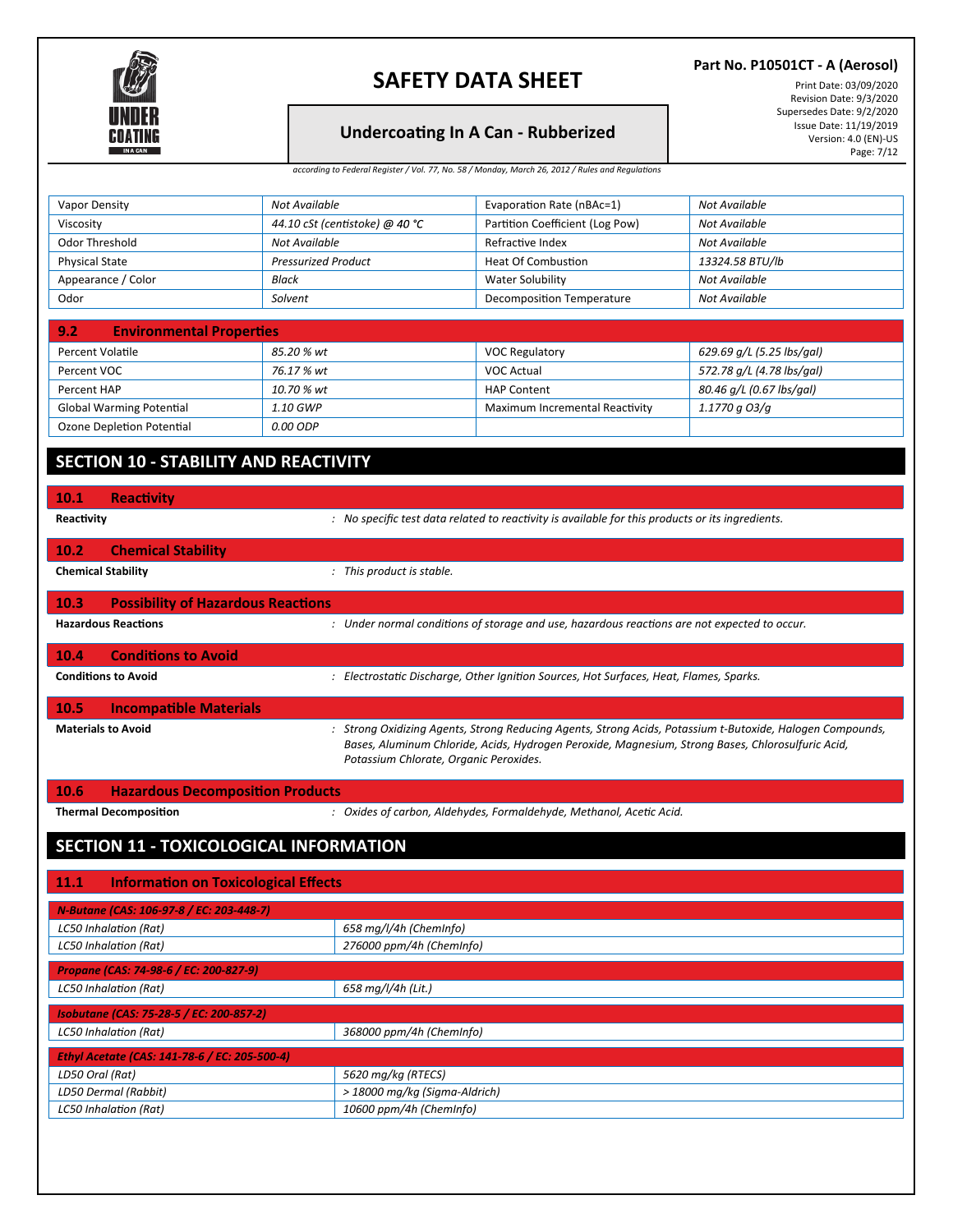

### **Part No. P10501CT - A (Aerosol)**

#### Print Date: 03/09/2020 Revision Date: 9/3/2020 Supersedes Date: 9/2/2020 Issue Date: 11/19/2019 Version: 4.0 (EN)-US Page: 8/12

### **Undercoa�ng In A Can - Rubberized**

|  |  | according to Federal Register / Vol. 77, No. 58 / Monday, March 26, 2012 / Rules and Regulations |
|--|--|--------------------------------------------------------------------------------------------------|
|  |  |                                                                                                  |

| Methyl Ethyl Ketone (CAS: 78-93-3 / EC: 201-159-0)                     |                                                                                            |  |  |
|------------------------------------------------------------------------|--------------------------------------------------------------------------------------------|--|--|
| LD50 Oral (Rat)                                                        | 2737 mg/kg (Sigma-Aldrich)                                                                 |  |  |
| LD50 Dermal (Rabbit)                                                   | 6480 mg/kg (RTECS)                                                                         |  |  |
| LC50 Inhalation (Rat)                                                  | 205 mg/l/4h (ChemInfo)                                                                     |  |  |
| LC50 Inhalation (Rat)                                                  | 30200 ppm/4h (ChemInfo)                                                                    |  |  |
| Toluene (CAS: 108-88-3 / EC: 203-625-9)                                |                                                                                            |  |  |
| LD50 Oral (Rat)                                                        | > 2000 mg/kg (Lit.)                                                                        |  |  |
| LD50 Dermal (Rabbit)                                                   | 12124 mg/kg (IUCLID)                                                                       |  |  |
| <b>LC50 Inhalation (Rat)</b>                                           | $>$ 20 mg/l/4h (Lit.)                                                                      |  |  |
| Hydrotreated Light Petroleum Naphtha (CAS: 64742-49-0 / EC: 265-151-9) |                                                                                            |  |  |
| LD50 Oral (Rat)                                                        | > 5800 mg/kg (External SDS)                                                                |  |  |
| LD50 Dermal (Rabbit)                                                   | > 2920 mg/kg (External SDS)                                                                |  |  |
| LC50 Inhalation (Rat)                                                  | > 23 mg/l/4h (External SDS)                                                                |  |  |
| Acetone (CAS: 67-64-1 / EC: 200-662-2)                                 |                                                                                            |  |  |
| LD50 Oral (Rat)                                                        | 5800 mg/kg (Sigma-Aldrich)                                                                 |  |  |
| LD50 Dermal (Rabbit)                                                   | 20000 mg/kg (IUCLID)                                                                       |  |  |
| LC50 Inhalation (Rat)                                                  | 76 mg/l/4h (GESTIS Substance Database)                                                     |  |  |
| Carbon Black (CAS: 1333-86-4 / EC: 215-609-9)                          |                                                                                            |  |  |
| LD50 Oral (Rat)                                                        | > 15400 mg/kg (RTECS)                                                                      |  |  |
| LD50 Dermal (Rabbit)                                                   | $>$ 3000 mg/kg (RTECS)                                                                     |  |  |
| LC50 Inhalation (Rat)                                                  | 27 mg/l/4h (Cheminfo)                                                                      |  |  |
| <b>Routes Of Exposure</b>                                              | : Eye Contact, Ingestion, Skin Contact, Inhalation, Skin Absorption.                       |  |  |
| Delayed and Immediate Effects and Also Chronic                         | $\therefore$ See Section 4.2                                                               |  |  |
| <b>Effects from Short and Long Term Exposure</b>                       |                                                                                            |  |  |
| <b>Skin Corrosion/Irritation</b>                                       | : Causes skin irritation.                                                                  |  |  |
| <b>Eye Damage/Irritation</b>                                           | : Causes serious eye irritation.                                                           |  |  |
| <b>Respiratory or Skin Sensitization</b>                               | : Not classified                                                                           |  |  |
| <b>Germ Cell Mutagenicity</b>                                          | : Not classified                                                                           |  |  |
| <b>Reproductive Toxicity</b>                                           | : Suspected of damaging fertility or the unborn child.                                     |  |  |
| <b>STOT-Single Exposure</b>                                            | : May cause drowsiness or dizziness.                                                       |  |  |
| <b>STOT-Repeated Exposure</b>                                          | : May cause damage to organs through prolonged or repeated exposure.                       |  |  |
| <b>Aspiration Hazard</b>                                               | : Not classified                                                                           |  |  |
| Vaporizer                                                              | : Aerosol                                                                                  |  |  |
| <b>Carcinogen Data</b>                                                 | : The following ingredients are listed as known or suspected carcinogens:                  |  |  |
|                                                                        | Carbon Black (CAS: 1333-86-4 / EC: 215-609-9)                                              |  |  |
|                                                                        | A3 - Confirmed animal carcinogen with unknown relevance to humans<br><b>ACGIH Category</b> |  |  |

## **SECTION 12 - ECOLOGICAL INFORMATION**

### **12.1 Ecotoxicity and Ecological Proper�es**

| n-Butane (106-97-8)            |                                                                                    |
|--------------------------------|------------------------------------------------------------------------------------|
| Persistence and Degradibility  | Readily biodegradable in water.                                                    |
| <b>Bioconcentration Factor</b> | 33.52                                                                              |
| Log Pow                        | 2.89                                                                               |
| <b>Bioacculative Potential</b> | Low potential for bioaccumulation (Log Kow < 4).                                   |
| Log Koc                        | 1.641                                                                              |
| <b>Propane (74-98-6)</b>       |                                                                                    |
| Persistence and Degradibility  | Readily biodegradable in water. Not applicable (gas). Photodegradation in the air. |
| <b>BCF Fish</b>                | 9 - 25 (BCF)                                                                       |
| Log Pow                        | 2.28 (Calculated)                                                                  |
| <b>Bioacculative Potential</b> | Low potential for bioaccumulation (Log Kow < 4).                                   |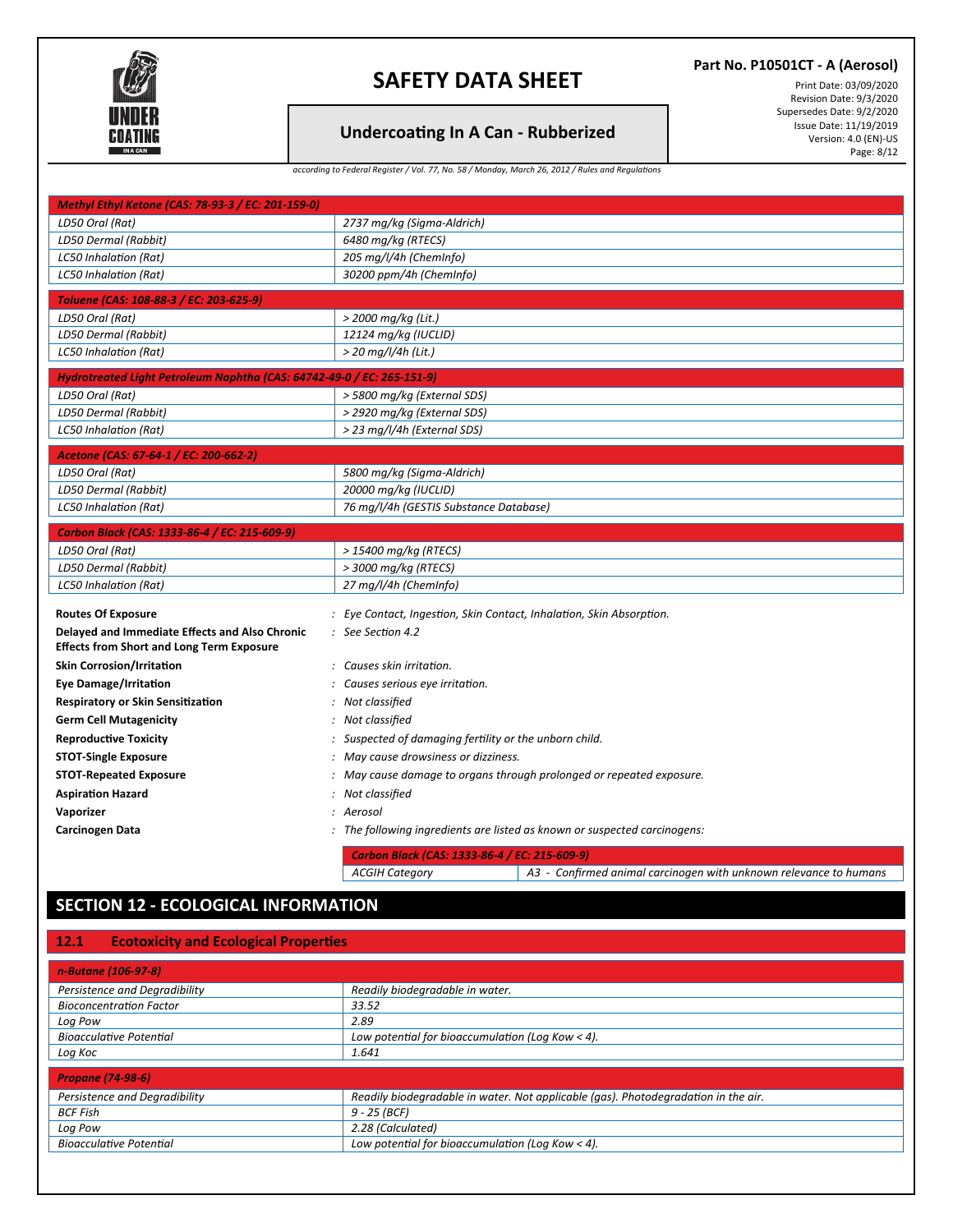

## **Undercoa�ng In A Can - Rubberized**

**Part No. P10501CT - A (Aerosol)**

Print Date: 03/09/2020 Revision Date: 9/3/2020 Supersedes Date: 9/2/2020 Issue Date: 11/19/2019 Version: 4.0 (EN)-US Page: 9/12

*according to Federal Register / Vol. 77, No. 58 / Monday, March 26, 2012 / Rules and Regulations*

| <b>Isobutane (75-28-5)</b>                                        |                                                                                                      |  |
|-------------------------------------------------------------------|------------------------------------------------------------------------------------------------------|--|
| Persistence and Degradibility                                     | Readily biodegradable in water. Biodegradable in the soil. Not applicable (qas).                     |  |
| <b>BCF Fish</b>                                                   | 26.62                                                                                                |  |
| Log Pow                                                           | 2.76                                                                                                 |  |
| <b>Bioacculative Potential</b>                                    | Low potential for bioaccumulation (BCF < 500).                                                       |  |
| Log Koc                                                           | 1.545                                                                                                |  |
| Ethyl Acetate (141-78-6)                                          |                                                                                                      |  |
|                                                                   |                                                                                                      |  |
| LC50 Fish                                                         | 450 - 600 mg/l Rainbow Trout - 96hr                                                                  |  |
| LC50 Fish                                                         | 220 - 250 mg/l Fathead Minnow - 96h                                                                  |  |
| LC50 Other Aquatic Organisms                                      | 560 mg/l Water Flea - 48hr                                                                           |  |
| EC50 Daphnia                                                      | 2300 - 3090 mg/l Water Flea - 24hr                                                                   |  |
| <b>EC50 Other Aquatic Organisms</b>                               | 4300 mg/l Green Algae - 24hr                                                                         |  |
| Persistence and Degradibility                                     | Readily biodegradable in water. Biodegradable in the soil. Low potential for adsorption in soil.     |  |
| <b>Biochemical Oxygen Demand</b>                                  | 0.293 g $O2/g$ substance                                                                             |  |
| Chemical Oxygen Demand                                            | 1.69 g $O2/g$ substance                                                                              |  |
| Theoretical Oxygen Demand                                         | 1.82 g $O2/g$ substance                                                                              |  |
| Biodegration                                                      | 100 % 28 Days                                                                                        |  |
| <b>BCF Fish</b>                                                   | 30                                                                                                   |  |
| Log Pow<br><b>Bioacculative Potential</b>                         | 0.73                                                                                                 |  |
|                                                                   | Low potential for bioaccumulation (BCF < 500).<br>0.778                                              |  |
| Log Koc                                                           |                                                                                                      |  |
| <b>Methyl Ethyl Ketone (78-93-3)</b>                              |                                                                                                      |  |
| LC50 Fish                                                         | 3130 - 3320 mg/l Fathead Minnow - 96h                                                                |  |
| EC50 Daphnia                                                      | 7060 mg/l Water Flea - 24hr                                                                          |  |
| Persistence and Degradibility                                     | Readily biodegradable in water. Biodegradable in the soil. Biodegradable in the soil under anaerobic |  |
|                                                                   | conditions.                                                                                          |  |
| <b>Biochemical Oxygen Demand</b>                                  | 2.03 g $O2/g$ substance                                                                              |  |
| Chemical Oxygen Demand                                            | 2.31 g $O2/g$ substance                                                                              |  |
| Theoretical Oxygen Demand                                         | 2.44 g $O2/g$ substance                                                                              |  |
| Log Pow                                                           | 0.3 (Experimental value; OECD 117: Partition Coefficient (n-octanol/water), HPLC method; 40 °C)      |  |
| <b>Bioacculative Potential</b>                                    | Low potential for bioaccumulation (Log Kow < 4).                                                     |  |
| Log Koc                                                           | Koc, 34; Calculated value                                                                            |  |
|                                                                   |                                                                                                      |  |
| <b>Toluene (108-88-3)</b>                                         |                                                                                                      |  |
| LC50 Fish                                                         | 5.8 mg/l Rainbow Trout - 96hr                                                                        |  |
| LC50 Other Aquatic Organisms                                      | 10 mg/l Green Algae - 72hr                                                                           |  |
| EC50 Daphnia                                                      | 6 mg/l Water Flea - 48hr                                                                             |  |
| Persistence and Degradibility                                     | Readily biodegradable in water. Biodegradable in the soil. Low potential for absorption in soil.     |  |
| <b>Biochemical Oxygen Demand</b>                                  | 2.15 g $O2/g$ substance                                                                              |  |
| Chemical Oxygen Demand                                            | 2.52 g $O2/g$ substance                                                                              |  |
| Theoretical Oxygen Demand                                         | 3.13 $g O2/g$ substance                                                                              |  |
| Biodegration                                                      | 86 % 28 Days                                                                                         |  |
| Log Pow<br><b>Bioacculative Potential</b>                         | 2.73 (Experimental Value)<br>Low potential for bioaccumulation (BCF < 500).                          |  |
|                                                                   | 2.15                                                                                                 |  |
| Log Koc                                                           |                                                                                                      |  |
| <b>Hydrotreated Light Petroleum Naphtha (64742-49-0)</b>          |                                                                                                      |  |
| LC50 Fish                                                         | 4.1 mg/l Fathead Minnow - 96h                                                                        |  |
| EC50 Daphnia                                                      | 10 mg/l Water Flea - 48hr                                                                            |  |
| <b>EC50 Other Aquatic Organisms</b>                               | 11 mg/l Green Algae - 72hr                                                                           |  |
| Log Kow                                                           | $3.6 - 5.7$                                                                                          |  |
| <b>Acetone (67-64-1)</b>                                          |                                                                                                      |  |
|                                                                   |                                                                                                      |  |
| LC50 Fish<br>LC50 Fish                                            | 5540 mg/l Rainbow Trout - 96hr<br>8300 mg/l Bluegill Sunfish - 96h                                   |  |
| EC50 Daphnia                                                      | 8800 mg/l Water Flea - 48hr                                                                          |  |
|                                                                   |                                                                                                      |  |
| Persistence and Degradibility<br><b>Biochemical Oxygen Demand</b> | Biodegradability 90% / 28 days.<br>1.43 g $O2/g$ substance                                           |  |
| Chemical Oxygen Demand                                            | 1.92 g $O2/g$ substance                                                                              |  |
|                                                                   |                                                                                                      |  |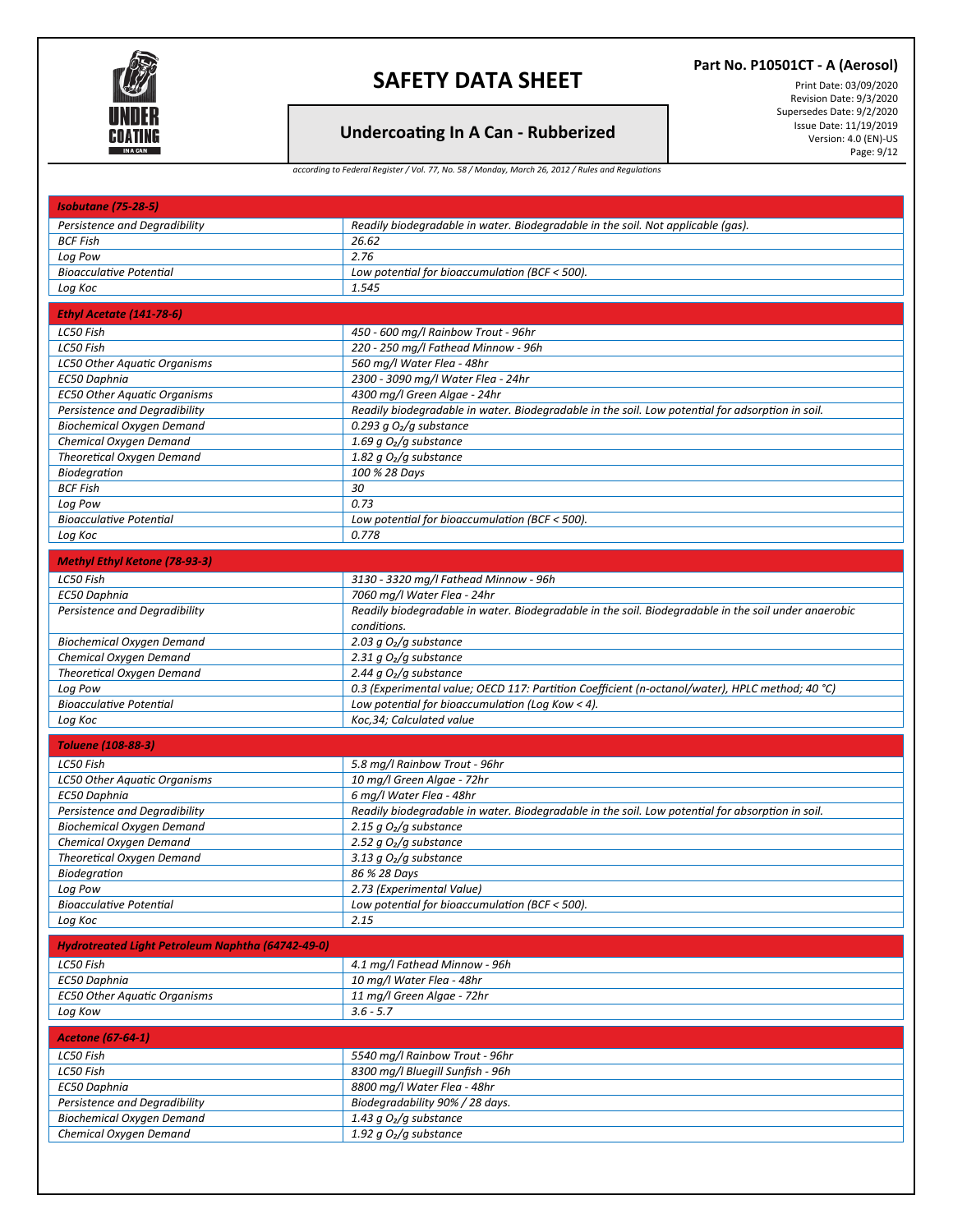

### **Part No. P10501CT - A (Aerosol)**

## **Undercoa�ng In A Can - Rubberized**

Print Date: 03/09/2020 Revision Date: 9/3/2020 Supersedes Date: 9/2/2020 Issue Date: 11/19/2019 Version: 4.0 (EN)-US Page: 10/12

*according to Federal Register / Vol. 77, No. 58 / Monday, March 26, 2012 / Rules and Regulations*

| <b>Acetone (67-64-1)</b>            |                                 |  |
|-------------------------------------|---------------------------------|--|
| <b>Theoretical Oxygen Demand</b>    | 2.2 $qO2/q$ substance           |  |
| BCF Fish                            | 0.69                            |  |
| <b>BCF Other Aquatic Organisms</b>  | 3                               |  |
| Log Pow                             | $-0.24$                         |  |
| <b>Carbon Black (1333-86-4)</b>     |                                 |  |
| LC50 Fish                           | > 1000 mg/l Zebra Fish - 96hr   |  |
| EC50 Daphnia                        | > 5600 mg/l Water Flea - 24hr   |  |
| <b>EC50 Other Aquatic Organisms</b> | > 10000 mg/l Green Algae - 72hr |  |
| Chemical Oxygen Demand              | Not applicable                  |  |
| Theoretical Oxygen Demand           | Not applicable                  |  |
| Log Pow                             | 1.09                            |  |
| <b>Bioacculative Potential</b>      | Not bioaccumulative.            |  |

## **SECTION 13 - DISPOSAL CONSIDERATIONS**

| <b>Waste Treatment Methods</b><br><b>13.1</b> |                                                                                                                                                                                                                                                                                                                                                                                                                      |
|-----------------------------------------------|----------------------------------------------------------------------------------------------------------------------------------------------------------------------------------------------------------------------------------------------------------------------------------------------------------------------------------------------------------------------------------------------------------------------|
| <b>Waste Disposal</b>                         | : Characteristics and waste stream classification can change with product use and location. It is the<br>responsibility of the user to determine the proper storage, transportation, treatment, and/or disposal<br>methodologies for spent materials and residues at the time of disposition. All waste must be disposed of in<br>compliance with the respective national, federal, state, and/or local regulations. |
| <b>Waste Disposal Of Packaging</b>            | : In the United States, an aerosol container that does not contain a significant amount of liquid would meet<br>the definition of scrap metal (40 CFR 261.1(c)(6)), and would be exempt from RCRA regulation under 40 CFR<br>$261.6(a)(3)(iv)$ if it is to be recycled. If containers are to be disposed of (not recycled) it must be managed<br>under all applicable RCRA and state regulations.                    |
| <b>Landfill Precautions</b>                   | : Not Available.                                                                                                                                                                                                                                                                                                                                                                                                     |
| <b>Incineration Precautions</b>               | $\therefore$ ** DO NOT INCINERATE ** CONTENTS UNDER PRESSURE **.                                                                                                                                                                                                                                                                                                                                                     |

## **SECTION 14 - TRANSPORTATION INFORMATION**

| 14.1<br><b>UN Number</b>                  |                      | <b>DOT (USA)</b>           | <b>IATA (AIR)</b>                        | <b>IMDG (OCEAN)</b>        |
|-------------------------------------------|----------------------|----------------------------|------------------------------------------|----------------------------|
| <b>UN Number</b>                          |                      | <b>UN1950</b>              | <b>UN1950</b>                            | <b>UN1950</b>              |
| 14.2<br><b>UN Proper Shipping Name</b>    |                      | <b>DOT (USA)</b>           | <b>IATA (AIR)</b>                        | <b>IMDG (OCEAN)</b>        |
| <b>UN Proper Shipping Name</b>            | $\mathcal{I}$        | Aerosols, Limited Quantity | Aerosols, Flammable, Limited<br>Quantity | Aerosols, Limited Quantity |
| 14.3<br><b>Transport Hazard Class(es)</b> |                      | <b>DOT (USA)</b>           | <b>IATA (AIR)</b>                        | <b>IMDG (OCEAN)</b>        |
| <b>Transport Hazard Class(es)</b>         |                      | 2.1                        | 2.1                                      | 2.1                        |
| Labels                                    |                      | None                       | 2.1 - Flammable gas<br>፵                 | None                       |
| <b>Limited Quantity</b>                   | $\ddot{\phantom{a}}$ | Yes                        | Yes<br>V                                 | Yes                        |
| <b>EmS Code</b>                           |                      | Not Applicable             | <b>Not Applicable</b>                    | $F-D, S-U$                 |
| 14.4<br><b>Packing Group</b>              |                      | <b>DOT (USA)</b>           | <b>IATA (AIR)</b>                        | <b>IMDG (OCEAN)</b>        |
| <b>Packing Group</b>                      | $\ddot{\phantom{a}}$ | None                       | None                                     | None                       |
| <b>Environmental Hazards</b><br>14.5      |                      | <b>DOT (USA)</b>           | <b>IATA (AIR)</b>                        | <b>IMDG (OCEAN)</b>        |
| <b>Marine Pollutant</b>                   |                      | No                         | No                                       | No                         |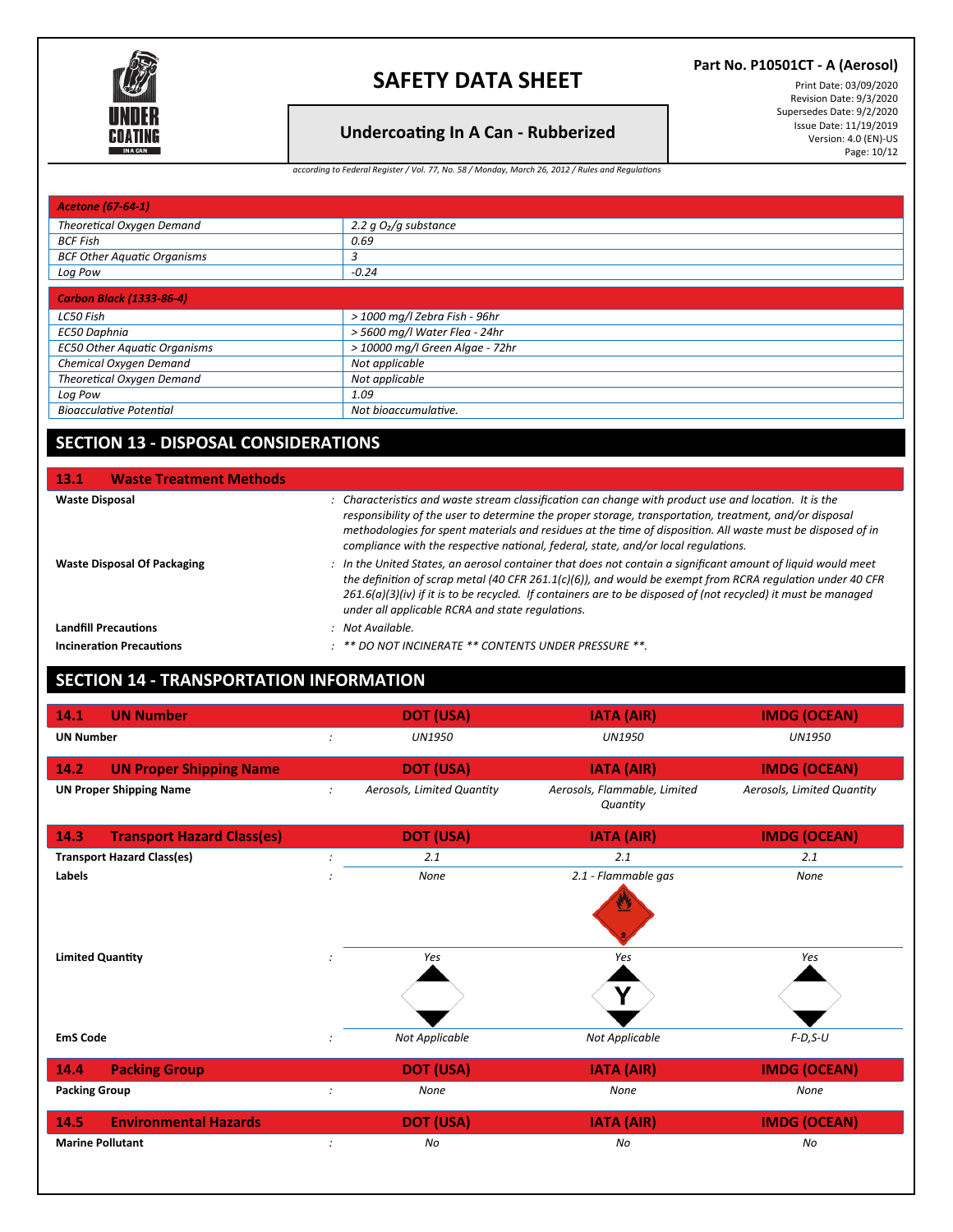

## **Undercoa�ng In A Can - Rubberized**

**Part No. P10501CT - A (Aerosol)**

Print Date: 03/09/2020 Revision Date: 9/3/2020 Supersedes Date: 9/2/2020 Issue Date: 11/19/2019 Version: 4.0 (EN)-US Page: 11/12

*according to Federal Register / Vol. 77, No. 58 / Monday, March 26, 2012 / Rules and Regulations*

| 14.6<br><b>Special Precautions</b>         |                                                                                                                                                                                                                            |                                    |                                                                                                         |
|--------------------------------------------|----------------------------------------------------------------------------------------------------------------------------------------------------------------------------------------------------------------------------|------------------------------------|---------------------------------------------------------------------------------------------------------|
| <b>Precautions</b>                         | : None Identified                                                                                                                                                                                                          |                                    |                                                                                                         |
| <b>Transport in Bulk</b><br>14.7           |                                                                                                                                                                                                                            |                                    |                                                                                                         |
| Remarks                                    | : Not applicable for product as supplied                                                                                                                                                                                   |                                    |                                                                                                         |
| <b>SECTION 15 - REGULATORY INFORMATION</b> |                                                                                                                                                                                                                            |                                    |                                                                                                         |
| <b>Federal Regulations</b><br>15.1         |                                                                                                                                                                                                                            |                                    |                                                                                                         |
| <b>SARA Section 313</b>                    | : Chemical(s) subject to the reporting requirements of Section 313 or Title III of the Superfund Amendments<br>and Reauthorization Act (SARA) of 1986 and 40 CFR Part 372.                                                 |                                    |                                                                                                         |
|                                            | <b>Ethyl Acrylate</b>                                                                                                                                                                                                      | CAS-No. 140-88-5                   | $0.001 - 0.01\%$                                                                                        |
|                                            | <b>Toluene</b>                                                                                                                                                                                                             | CAS-No. 108-88-3                   | 10 - 30%                                                                                                |
|                                            | <b>Ethyl Benzene</b>                                                                                                                                                                                                       | CAS-No. 100-41-4                   | $0.01 - 0.1%$                                                                                           |
|                                            | <b>Benzene</b>                                                                                                                                                                                                             | CAS-No. 71-43-2                    | $< 0.0001\%$                                                                                            |
|                                            | Naphthalene                                                                                                                                                                                                                | CAS-No. 91-20-3                    | $0.0001 - 0.001%$                                                                                       |
|                                            | Cumene                                                                                                                                                                                                                     | CAS-No. 98-82-8                    | $0.0001 - 0.001%$                                                                                       |
|                                            | : Chemical(s) subject to reporting requirements of Section 102 of the Comprehensive Environmental Response,<br>Compensation, and Liability Act (CERCLA) if released to the environment at or above the reportable quantity |                                    | requirements of section 12(b) of the Toxic Substances Control Act (TSCA) and 40 CFR Part 707, subpart D |
|                                            |                                                                                                                                                                                                                            |                                    |                                                                                                         |
|                                            | <b>Ethyl Acrylate</b>                                                                                                                                                                                                      | CAS-No. 140-88-5                   | 1000 lb                                                                                                 |
|                                            | <b>Ethyl Acetate</b>                                                                                                                                                                                                       | CAS-No. 141-78-6                   | 5000 lb                                                                                                 |
|                                            | Methyl Ethyl Ketone                                                                                                                                                                                                        | CAS-No. 78-93-3                    | 5000 lb                                                                                                 |
|                                            | <b>Toluene</b>                                                                                                                                                                                                             | CAS-No. 108-88-3                   | 1000 lb                                                                                                 |
|                                            | Acetone                                                                                                                                                                                                                    | CAS-No. 67-64-1                    | 5000 lb                                                                                                 |
|                                            | <b>Ethyl Benzene</b>                                                                                                                                                                                                       | CAS-No. 100-41-4                   | 1000 lb                                                                                                 |
|                                            | Benzene                                                                                                                                                                                                                    | CAS-No. 71-43-2<br>CAS-No. 91-20-3 | 10 lb<br>100 lb                                                                                         |
|                                            | Naphthalene<br>Cumene                                                                                                                                                                                                      | CAS-No. 98-82-8                    | 5000 lb                                                                                                 |
| <b>CERCLA Reportable Quantity</b>          |                                                                                                                                                                                                                            |                                    |                                                                                                         |
| 15.2<br><b>State Regulations</b>           |                                                                                                                                                                                                                            |                                    |                                                                                                         |
| <b>California Proposition 65</b>           | : This product contains chemcials known to the State of California to cause cancer, birth defects or other<br>reproductive harm.                                                                                           |                                    |                                                                                                         |
|                                            | Ethyl Acrylate (140-88-5)                                                                                                                                                                                                  | Cancer                             | Yes                                                                                                     |
|                                            | Carbon Black (1333-86-4)                                                                                                                                                                                                   |                                    | 0.0025 %<br>Yes                                                                                         |
|                                            |                                                                                                                                                                                                                            | Cancer                             |                                                                                                         |
|                                            | Quartz (14808-60-7)                                                                                                                                                                                                        | Cancer                             | 1.26 %<br>Yes<br>0.042%                                                                                 |
|                                            | Ethyl Benzene (100-41-4)<br>Benzene (71-43-2)                                                                                                                                                                              | Cancer<br>Cancer                   | 0.0378 %<br>Yes<br>0.0%<br>Yes                                                                          |

State Right-to-Know Lists examples the following chemical(s) appear on one or more state RTK (Right to Know) lists as indicated

*Toluene (108-88-3) No significance risk level (NSRL) <sup>7000</sup>*

*Ethyl Benzene (100-41-4) No significance risk level (NSRL) <sup>54</sup>*

*Cumene (98-82-8) Cancer Yes 0.0004 % Toluene (108-88-3) Developmental Toxicity Yes 10.6636 % Benzene (71-43-2) Developmental Toxicity Yes 0.0 %*

*µg/day*

*µg/day*